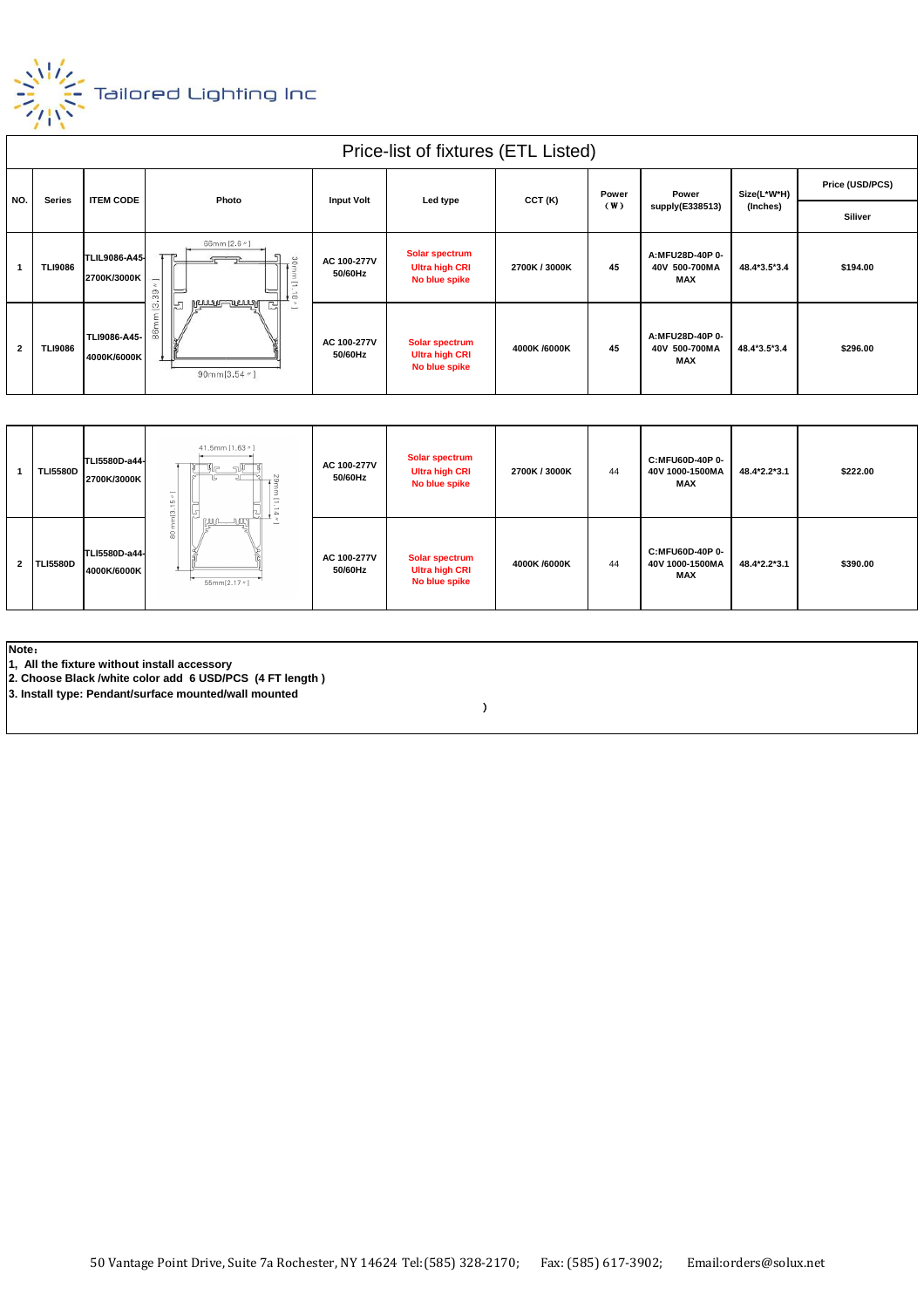| $\sqrt{17}$<br>$\mathcal{L}_{1,1}$ | Tailored Lighting Inc |  |  |
|------------------------------------|-----------------------|--|--|
|                                    |                       |  |  |

| NO.                     | Item code    | PHOTO | Description                                                                        | EXW SZ Price (USD/PCS) |
|-------------------------|--------------|-------|------------------------------------------------------------------------------------|------------------------|
| $\mathbf{1}$            | L45-180      |       | L4266, L5570,1sets<br>joiner                                                       | \$6.00                 |
| $\mathbf{2}$            | <b>L-PTB</b> |       | suspended kit (include canopy) All propfile,1sets                                  | \$21.90                |
| 3                       | L-PT         |       | suspended kit (Without canopy) All propfile, 1 sets                                | \$12.00                |
| 4                       | L5570-BI     |       | L5570 recessed kit,1sets                                                           | \$11.70                |
| $\overline{\mathbf{5}}$ | L4579-WH     |       | Wiring harness: one side with female, and another side with male<br>connector,1pcs | \$8.40                 |
| 6                       | L-PTB-PF-6   |       | Power feed canopy kit, 6 ft with wiring harness, 1pcs                              | \$19.50                |
| $\overline{7}$          | L-PTB-NPF-6  |       | Canopy kit, Non power feed 6 ft, 1pcs                                              | \$9.00                 |
| 8                       | $L - IT$     |       | Screw the hexagon socket screw tool                                                | \$3.00                 |
| 9                       | L-DA         |       | Disassembly tool                                                                   | \$8.40                 |